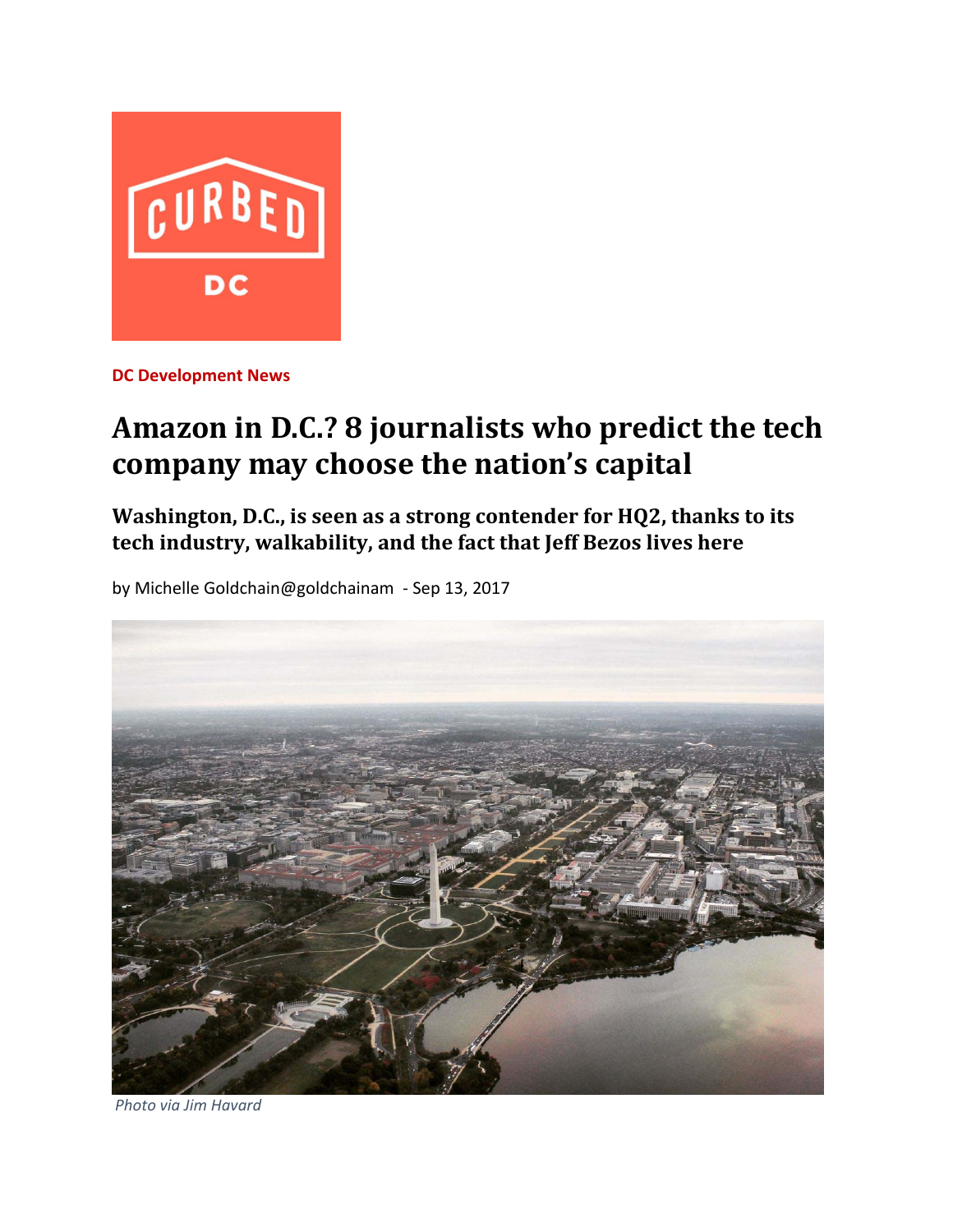The mayor's office of Washington, D.C., confirmed that they are interested in bidding for Amazon's second headquarters (or HQ2), and it looks like it has support from a number of locals and journalists.

In a statement emailed to Curbed DC, the mayor's office said, "We believe we check the boxes for Amazon's request for a second headquarters with our highly educated workforce, expanding business community and thriving tech sector."

The second headquarters is expected to bring up to 50,000 workers and cost as much as \$5 billion. It is also expected to be the "full equal" to the headquarters in Seattle, Washington, which spans 8.1 million square feet in 33 buildings.

While the *New York Times* expects Denver to be the finalist for Amazon's search, the publication still made the case that D.C. could be a strong contender, describing the District as having a large pool of tech workers, a strong university system nearby, and Jeff Bezos' Kalorama home, which he bought last year for \$23 million.

There have been some local celebrities who have shown interest in the planned headquarters. One local who expressed excitement at the aspect of Amazon moving to D.C. was restaurateur José Andrés. In a tweet, he wrote, "@JeffBezos yesJeff @washingtondc isthe right place for your @amazon second HQ."

Washington Wizards owner Ted Leonsis has also shown his support multiple times on Twitter. In one of his tweets, he described St. Elizabeth's as "a great site" for the headquarters. He further wrote in another tweet, "Jeff Bezos, make D.C. home 2! Our city can help, we have the talent, land, and infrastructure!"

Below, get a brief glimpse at why journalists believe that the nation's capital is a strong contender for Amazon's HQ2:

- 1. On Storify, *CityLab* Co‐founder and Editor Richard Florida ranked D.C. as one of the top three choices for Amazon, including Toronto and Chicago. "My gut tells me Amazon will pick D.C. for its HQ2," Florida writes, saying that the District has benefits, which include walkability, transit, and the possibility that Bezos may want to live near the second headquarters.
- 2. John Boyd, a principal of The Boyd Co., told *Washington Business Journal* that D.C. is a finalist on his own list of perfect Amazon spots. Other cities on his short list include Atlanta, Boston, and central New Jersey.
- 3. While *Bloomberg* wrote that Amazon could do betterthan D.C., the publication does offer some reasons why Amazon may find D.C. an attractive site. For one, D.C. is "the most educated city in America," according to *Bloomberg.* The city also offers high housing prices, incomes, and also tax concessions. Despite all this, *Bloomberg* remains skeptical.
- 4. In an opinion article, *MarketWatch* journalist Steve Goldstein reported that Washington, D.C., does indeed meet the criteria for Amazon's headquarters along with 53 other U.S.